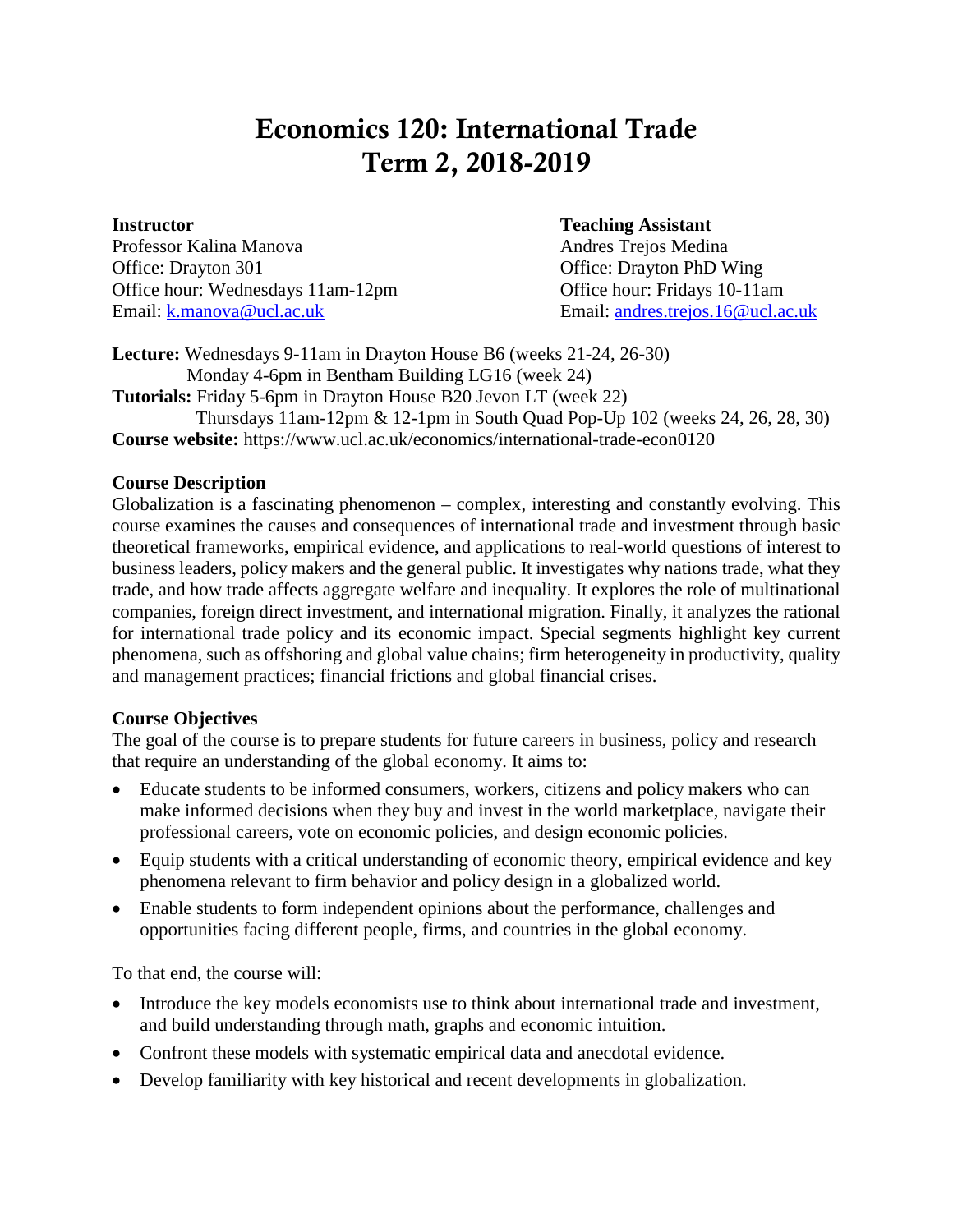• Apply these analytical tools and specific knowledge to real-world cases using mixed media and interactive discussions in class.

#### **Course Prerequisites**

ECON G21 Micro for MSc students in Economics or Economic Policy.

#### **Course Website**

The course website on MOODLE will contain the most up-to-date course outline, lecture notes and recordings, required and recommended readings, homework assignments and solutions.

#### **Course Materials**

Lectures will be recorded and made available on MOODLE whenever possible.

Lecture notes will be detailed and self-contained. Additional required and recommended reading will draw on academic papers, chapters in non-academic books, articles in the popular press, blogs, pod casts, and online videos.

No textbook is required. If you would like a textbook treatment of the material, a recommended text is Krugman, Obstfeld and Melitz, *International Economics: Theory and Policy*, Addison Wesley. The syllabus below lists page references for the 10<sup>th</sup> edition, but other editions will contain similar material.

#### **Course Tutorials and Assignments**

There will be bi-weekly tutorial classes and homework assignments. Homework assignments will be posted on MOODLE and should be submitted in the designated course dropbox in the economics department by their preannounced due date. Assignments will be marked  $V+ / V / V$ but not count towards the final grade, and suggested solutions will be posted on MOODLE.

#### **Course Exam**

Course grades will be based on a 2-hour final exam in Term 3. Practice exam questions with solutions will be provided on MOODLE.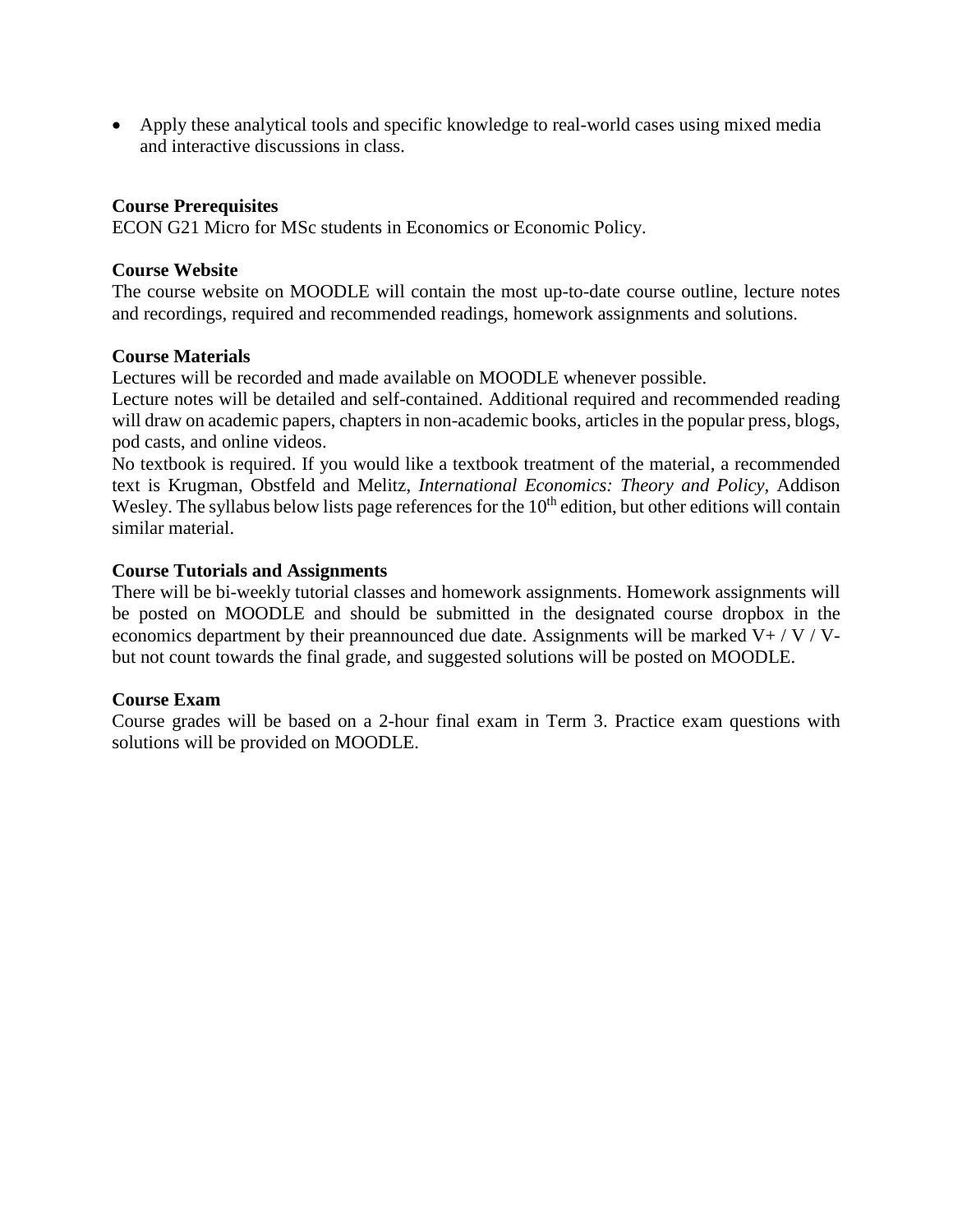# Course Outline and Reading List

The recommended textbook is Krugman, Obstfeld and Melitz, *International Economics: Theory and Policy*, abbreviated below as "KOM".

If you are interested in a topic, you are invited to explore the recommended readings and mixed media. You are encouraged to read 1 chapter each from these books: *Pop Internationalism* by Paul Krugman, *Free Trade Under Fire* (2nd edition) by Douglas Irwin [\(book review\)](https://www.jstor.org/stable/1061708), *International Trade* by Robert Feenstra and Alan Taylor, and *The Great Convergence: Information Technology and the New Globalization* by Richard Baldwin [\(book summary\)](https://www.bradford-delong.com/2017/03/reading-richard-baldwin-2017the-great-convergence-information-technology-and-the-new-globalization.html).

Chad Bown and Soumaya Keynes have an excellent weekly [Trade Talks](https://piie.com/trade-talks) pod-cast on current trade policy developments. Richard Baldwin edits CEPR's fantastic series of [Vox EU](https://voxeu.org/) non-technical write-ups of policy-relevant academic papers. CEP Brexit Policy Analysis Series issues illuminating [papers](http://cep.lse.ac.uk/BREXIT/) and [videos.](http://cep.lse.ac.uk/BREXIT/video.asp) Interesting facts about [Our World in Data.](https://ourworldindata.org/international-trade)

# **Lecture 1: Introduction & Endowment Economies**

**Required:**

- P. Krugman: "What do Undergrads Need to Know about Trade?" *American Economic Review*, May 1993, p.23-26 (also in *Pop Internationalism*) [link](https://www.jstor.org/stable/2117633?seq=1#metadata_info_tab_contents)
- One [Trade Talks](https://piie.com/trade-talks) pod-cast of your choice

## **Recommended:**

- KOM Chapter 1 and Chapter 2
- D. Irwin: Free Trade Under Fire, Chapter 1
- P. Samuelson: "Where Ricardo and Mill Rebut and Confirm Arguments of Mainstream Economists Supporting Globalization," *Journal of Economics Perspectives*, Summer 2004, p.135-146 [link](http://www.jstor.org/stable/10.2307/3216810?Search=yes&resultItemClick=true&searchText=Where&searchText=Ricardo&searchText=and&searchText=Mill&searchText=Rebut&searchText=and&searchText=Confirm&searchText=Arguments&searchText=of&searchText=Mainstream&searc)
- **P. Krugman: "Ricardo's Difficult Idea" [link](http://web.mit.edu/krugman/www/ricardo.htm)**

# **Lecture 2: Ricardo**

# **Required:**

 One trade-related podcast of your choice from the [EconTalk](http://www.econtalk.org/) Library of Economics and Liberty, for example "Roberts on Smith, Ricardo and Trade" August 2010 [link](http://www.econtalk.org/archives/2010/02/roberts_on_smit.html)

# **Recommended:**

- KOM Chapter 3
- D. Bernhofen and J. Brown (2004), "A Direct Test of the Theory of Comparative Advantage: The Case of Japan," *Journal of Political Economy* 112 (1), p.48-67 [link](http://www.journals.uchicago.edu/doi/pdf/10.1086/379944)
- D. Irwin (2005), "The Welfare Cost of Autarky: Evidence from the Jeffersonian Trade Embargo," *Review of International Economics* 13 (4), p.631-645 [link](http://www.dartmouth.edu/%7Edirwin/docs/Embargo.pdf)
- A. Costinot and D. Donaldson (2012), "Ricardo's Theory of Comparative Advantage: Old Idea, New Evidence," *American Economic Review P&P* 102 (3), p.453-8 [link](https://www.aeaweb.org/articles?id=10.1257/aer.102.3.453)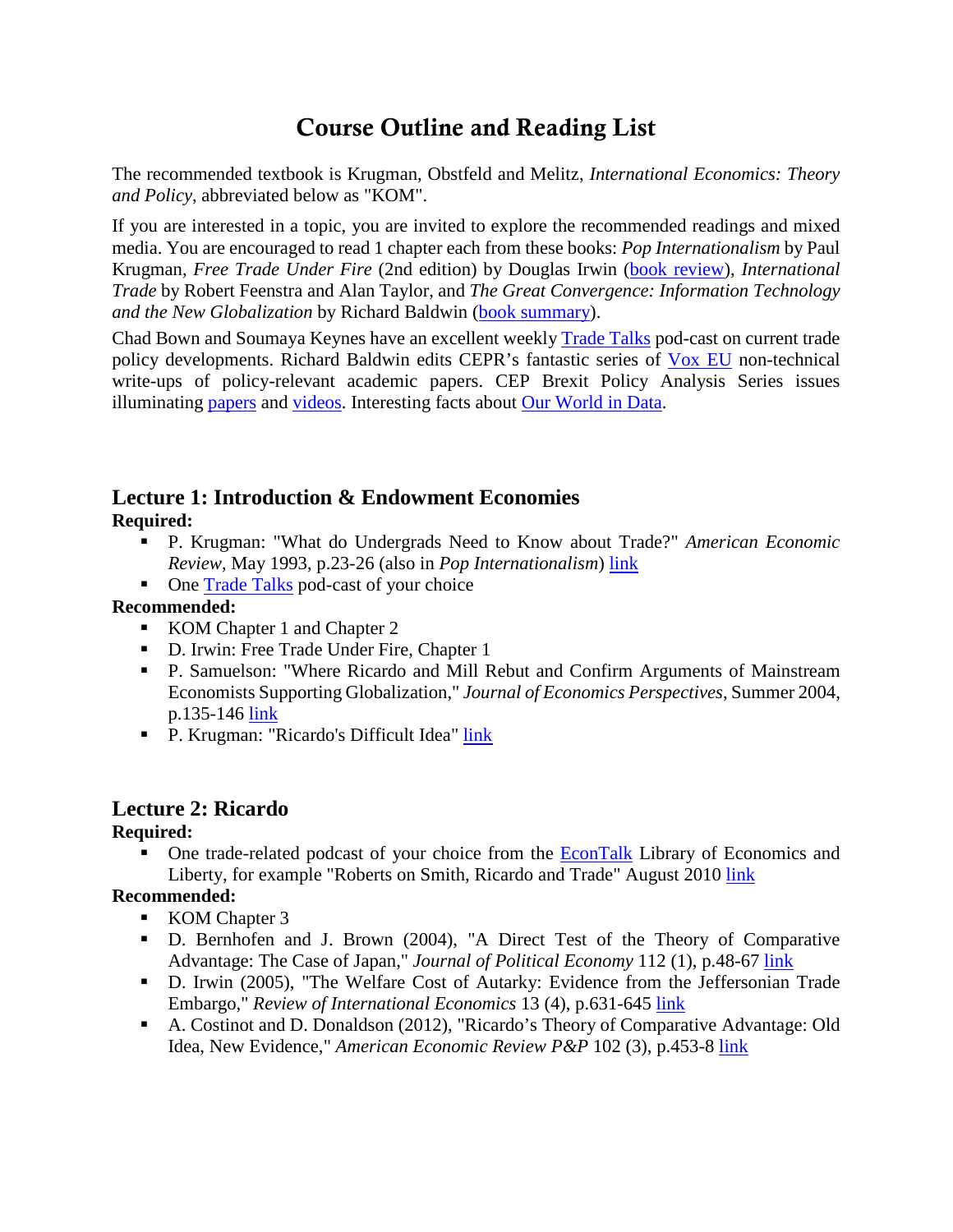## **Lecture 3: Specific Factors Model & Trade and Wages Debate Required:**

- One trade-related piece on [Vox EU](https://voxeu.org/)
- One chapter of your choice from Richard Baldwin, *The Globotics Upheaval: Globalization, Robotics and the Future of Work* (2019)

#### **Recommended:**

- Pinelopi Goldberg and Nina Pavcnik: "Distributional Effects of Globalization in Developing Countries," *Journal of Economic Literature*, March 2007, p.39-82 [link](http://www.jstor.org/stable/27646747)
- Elhanan Helpman, "Globalization and Inequality", 2018, Harvard University Press, Chapters 1-2
- Autor, D., Dorn, D., Hanson, G. and J. Song (2014). "Trade Adjustment: Worker Level Evidence." *Quarterly Journal of Economics* 129(4), p.1799-1860. [link](https://economics.mit.edu/files/11606)
- Borusyak, K. and Jaravel, X. (2018). "The Distributional Effects of Trade: Theory and Evidence from the United States". Harvard University mimeo. [link](https://scholar.harvard.edu/borusyak/publications/distributional-effects-trade-theory-and-evidence-united-states-job-market)
- Hummels, D., Jørgensen, R., Munch, J. and C. Xiang (2014). "The Wage Effects of Offshoring: Evidence from Danish Matched Worker-Firm Data." *American Economic Review* 104 (6), p.1597–629. [link](https://www.uio.no/studier/emner/sv/oekonomi/ECON2915/h15/pensumliste/hummels-et-al---the-wage-effects-of-offshoring---aer2014.pdf)

# **Lecture 4: Hecksher-Ohlin**

## **Required:**

 One chapter of your choice from Richard Baldwin, *The Great Convergence: Information Technology and the New Globalization* (2016)

## **Recommended:**

- KOM Chapter 5
- Douglas Irwin: *Free Trade Under Fire*, Chapter 3
- Alan Deardorff: "Benefits and Costs of Following Comparative Advantage," 1998 [link](http://www.fordschool.umich.edu/rsie/workingpapers/Papers401-425/r423.PDF)
- Frédéric Bastiat: "Petition of the Candle Makers," *Economic Sophisms*, 1845 [link](http://bastiat.org/en/petition.html)

## **Lecture 5: Standard Trade Model & Increasing Returns to Scale Required:**

**EITHER the [Press Release](https://www.nobelprize.org/uploads/2018/06/popular-economicsciences2008.pdf) OR the [Scientific Background](https://www.nobelprize.org/uploads/2018/06/advanced-economicsciences2008.pdf) for Krugman's 200[8 Nobel Prize](https://www.nobelprize.org/prizes/economic-sciences/2008/press-release/) Recommended:**

- KOM Chapters 6-7
- Douglas Irwin: *Free Trade Under Fire*, Chapter 2
- Krugman "Talking About a Revolution," *Slate*, August 1999 [link](http://www.slate.com/id/33334/)

# **Lecture 6: Firm Heterogeneity**

## **Required:**

- One trade-related [IGC Policy Brief or Growth Brief](https://www.theigc.org/search/?select-post_type%5B%5D=publication&select-publication-types%5B%5D=growth-brief&select-publication-types%5B%5D=policy-brief&select-research-themes%5B%5D=trade&hidden-current-page=1&hidden-s=) of your choice from IGC, for example "Trading Up: The Benefits of Exporting for Small Firms" [link](https://www.theigc.org/publication/growth-brief-trading-benefits-exporting-small-firms/)
- One academic article from the list below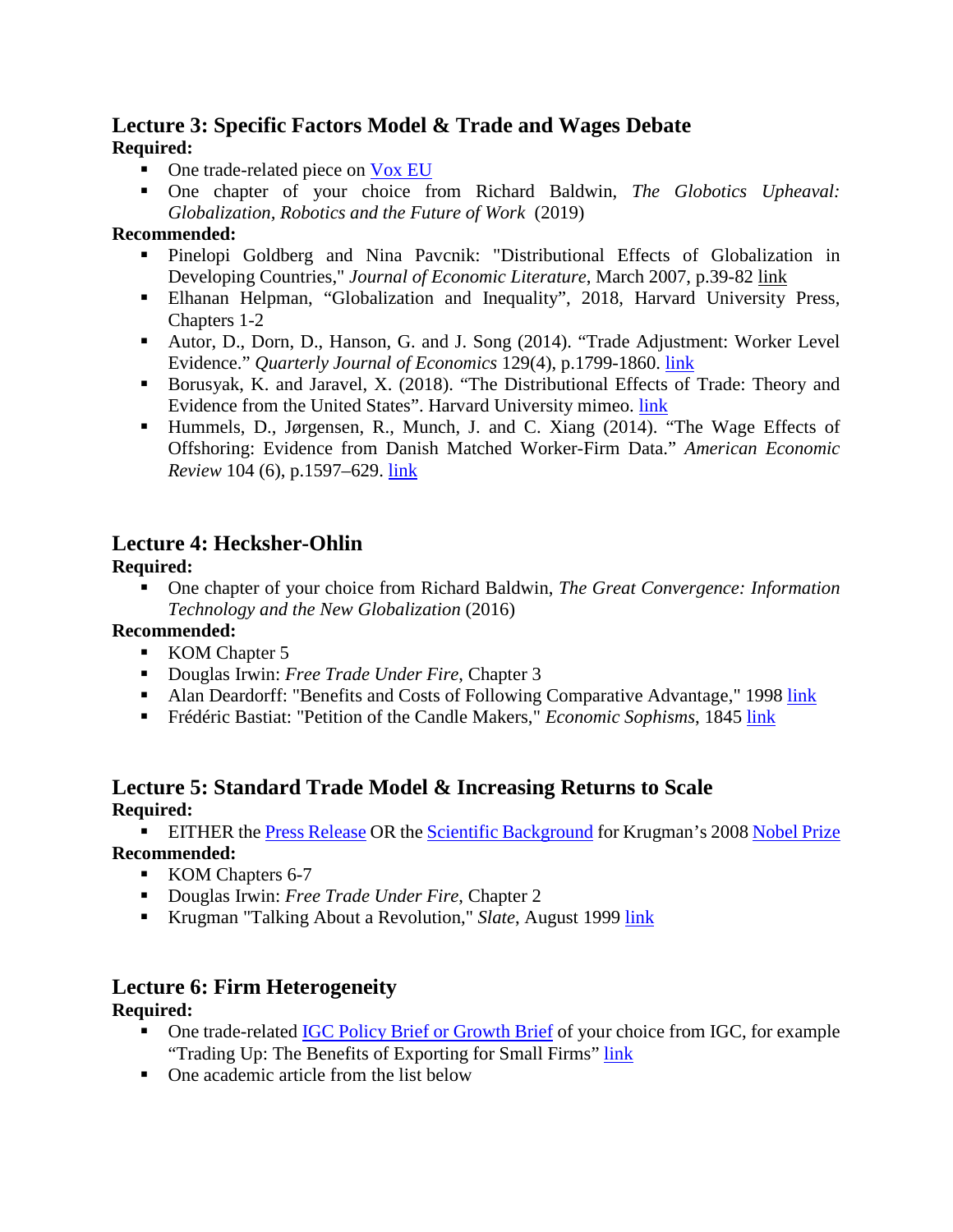#### **Recommended:**

- KOM Chapter 8.
- Melitz, M. (2003). "The Impact of Trade on Intra-Industry Reallocations and Aggregate Industry Productivity." *Econometrica* 71(6), p.1695-725. [link](https://scholar.harvard.edu/files/melitz/files/aggprod_ecma.pdf)
- Melitz, M. and Trefler, D. (2012). "Gains from Trade when Firms Matter." *Journal of Economic Perspectives* 26(2), p.91-118. [link](https://scholar.harvard.edu/files/melitz/files/jep_final.pdf)
- Melitz, M. and Redding, R. (2014). "Heterogeneous Firms and Trade." *Handbook of International Economics* 4. [link](https://scholar.harvard.edu/files/melitz/files/finalproofs.pdf)
- Bernard, A., Jensen, B., Redding, S. and Schott, P. (2012). "The Empirics of Firm Heterogeneity and International Trade." *Annual Review of Economics* 4, p.283-313. [link](http://faculty.tuck.dartmouth.edu/images/uploads/faculty/andrew-bernard/annurev_economics.pdf)
- Bloom, N., Manova, K., Sun, S., Van Reenen, J. and Z. Yu (2015). "Managing Trade: Evidence from China and the US." NBER Working Paper 24718. [link](https://docs.wixstatic.com/ugd/5e915f_bd43bd2d9d744c4f817129244bfa6d2a.pdf)

# **Lecture 7: FDI, MNCs and GVCs**

#### **Required:**

- One trade-related report of your choice from the [CEPR Policy Insights](https://cepr.org/content/policy-insights) series
- EITHER Baldwin, R., "If This is Globalization 4.0, What Were the Other Three?", VoxEU post [link](https://voxeu.org/content/if-globalisation-40-what-were-other-three) OR Johnson & Noguera (2017) below

#### **Recommended:**

- KOM Chapter 8  $(p.190-200)$
- Robert Feenstra and Alan Taylor: *International Trade*, Chapter 5 (p.161-179)
- *The Economist*: "Small Island for Sale: Foreign Takeovers in Britain," March 2010 (available on MOODLE under assignments)
- Johnson, R. and G. Noguera (2017). "A Portrait of Trade in Value Added over Four Decades." *Review of Economics and Statistics* 99(5), p.896-911. [link](https://sites.google.com/site/robjohnson41/research/vax4d)
- Helpman, E., Melitz, M. and S. Yeaple (2004). "Exports versus FDI with Heterogeneous Firms." *American Economic Review* 94(1), p.300-16. [link](https://scholar.harvard.edu/files/melitz/files/exportsvsfdi_aer.pdf)
- Antràs, P. (2003). "Firms, Contracts, and Trade Structure." *Quarterly Journal of Economics* 118(4), p.1375-418. [link](https://scholar.harvard.edu/files/antras/files/fcts.pdf)

# **Lecture 8: Trade, FDI and Finance**

#### **Required:**

**EITHER** one [WTO Trade Finance](https://www.wto.org/english/thewto_e/coher_e/tr_finance_e.htm) publication or document (explore news archive) OR [Trade Finance interview](https://worldtradesymposium.com/dr-marc-auboin-gives-the-details-of-the-1-6-trillion-trade-financing-gap-in-emerging-markets-at-the-world-trade-symposium-2017/) at 2017 World Trade Symposium

## **Recommended:**

- Foley, F. and K. Manova (2015). "International Trade, Multinational Activity, and Corporate Finance." *Annual Review of Economics* 7, p.119-46*.* [link](https://docs.wixstatic.com/ugd/5e915f_e425517b29324990b72b2e6351a9a42b.pdf)
- Manova, K. (2013). "Credit Constraints, Heterogeneous Firms and International Trade." *Review of Economic Studies* 80, p.711-44. [link](https://docs.wixstatic.com/ugd/5e915f_82087879b4744386911244971400a461.pdf)
- Manova, K. and Z. Yu (2013). "How Firms Export: Processing vs. Ordinary Trade with Financial Frictions." *Journal of International Economics* 100, p.120-37. [link](https://docs.wixstatic.com/ugd/5e915f_787b554fd92a484bbae04809ed6215a3.pdf)
- Antràs, P., Desai, M. and F. Foley (2009). "Multinational Firms, FDI Flows and Imperfect Capital Markets." *Quarterly Journal of Economics* 124, p.1171-219. [link](https://scholar.harvard.edu/files/antras/files/adffinance.pdf)